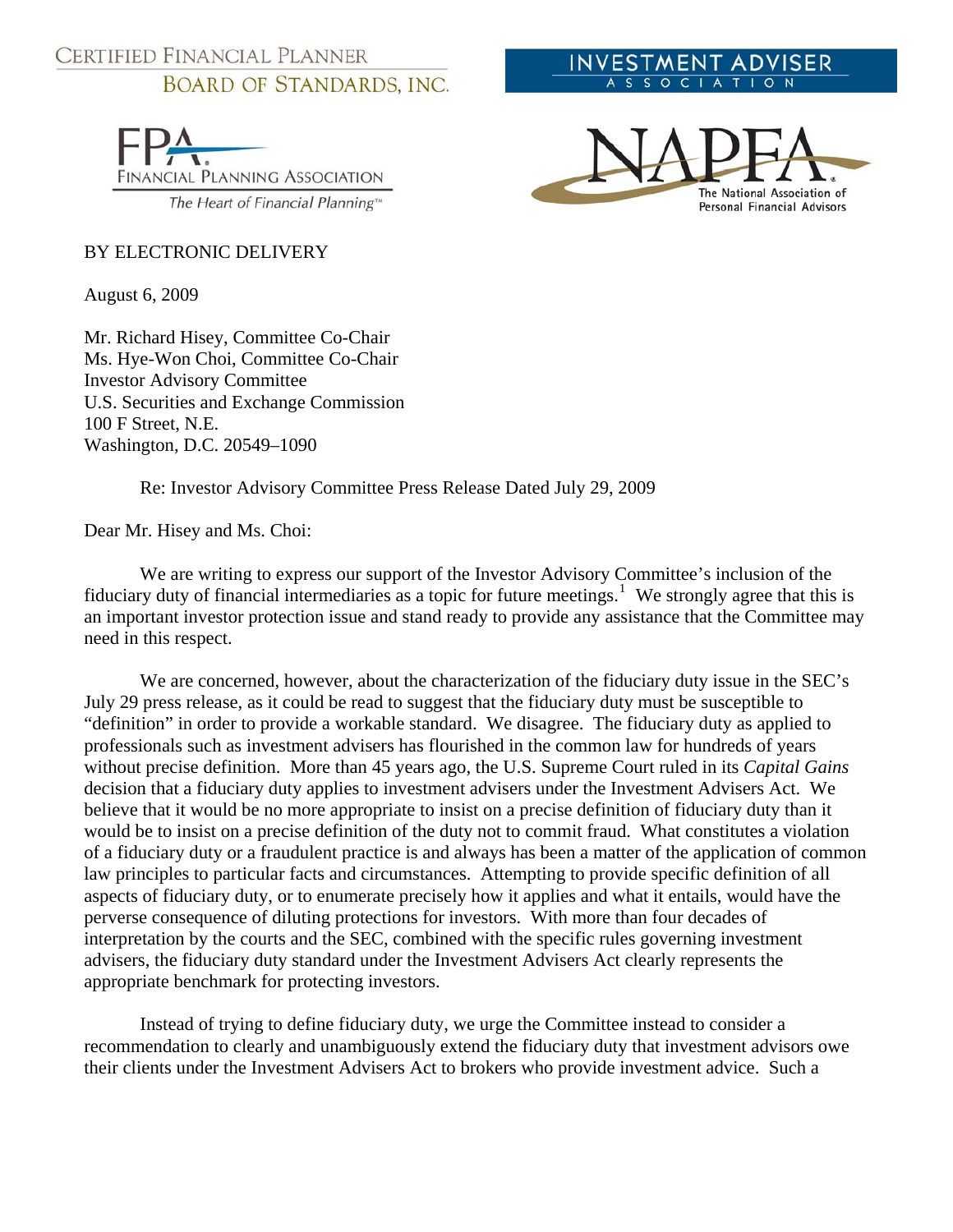Page 2

recommendation would serve the interests of investors by providing a consistent, high standard of conduct for all investment professionals.

We would welcome the opportunity to provide additional information to the Committee as it develops its recommendations to ensure that investors who receive investment advice are entitled to the full legal protections afforded under the fiduciary standard of care that currently exists under the Advisers Act. Thank you for your consideration of our concerns.

Respectfully,

en R. Keller

Main W Tutte Jamin S tothworth

Kevin R. Keller, CAE Chief Executive Officer CFP Board

Marvin W. Tuttle Jr., CAE Executive Director and CEO FPA

David G. Tittsworth Executive Director IAA

Ellen Juy

Ellen Turf Chief Executive Officer NAPFA

 $\overline{a}$ 

The Financial Planning Association® (FPA®) is the leadership and advocacy organization connecting those who provide, support, and benefit from professional financial planning. FPA demonstrates and supports a professional commitment to education and a client-centered financial planning process. Based in Denver, Colo., FPA has close to 100 chapters throughout the country representing more than 29,500 members involved in all facets of providing financial planning services. Working in alliance with academic leaders, legislative and regulatory bodies, financial services firms, and consumer interest organizations, FPA is the community that fosters the value of financial planning and advances the financial planning profession.

The Investment Adviser Association is a not-for-profit organization that represents the interests of SEC-registered investment advisory firms. Founded in 1937, its membership today consists of more than 450 firms that collectively manage in excess of \$7 trillion in assets for a wide variety of individual and institutional investors. For more information, please visit www.investmentadviser.org.

<span id="page-1-0"></span> $1$  Certified Financial Planner Board of Standards, Inc. (CPP Board) is a non-profit organization that acts in the public interest by fostering professional standards in personal financial planning through setting and enforcing education, examination, experience, and ethics standards for financial planner professionals who hold the CFP® certification. CFP Board's mission is to benefit the public by granting the CFP® certification and upholding it as the recognized standard of excellence for personal financial planning. CFP Board currently regulates over 60,000 CFP® professionals who agree, on a voluntary basis, to comply with our competency and ethical standards and subject themselves to the disciplinary oversight of CFP Board under a fiduciary standard of care.

Since 1983, the National Association of Personal Financial Advisors (NAPFA) has provided Fee-Only financial planners across the country with some of the strictest guidelines possible for professional competency, comprehensive financial planning, and Fee-Only compensation. With more than 2,000 members across the country, NAPFA has become the leading